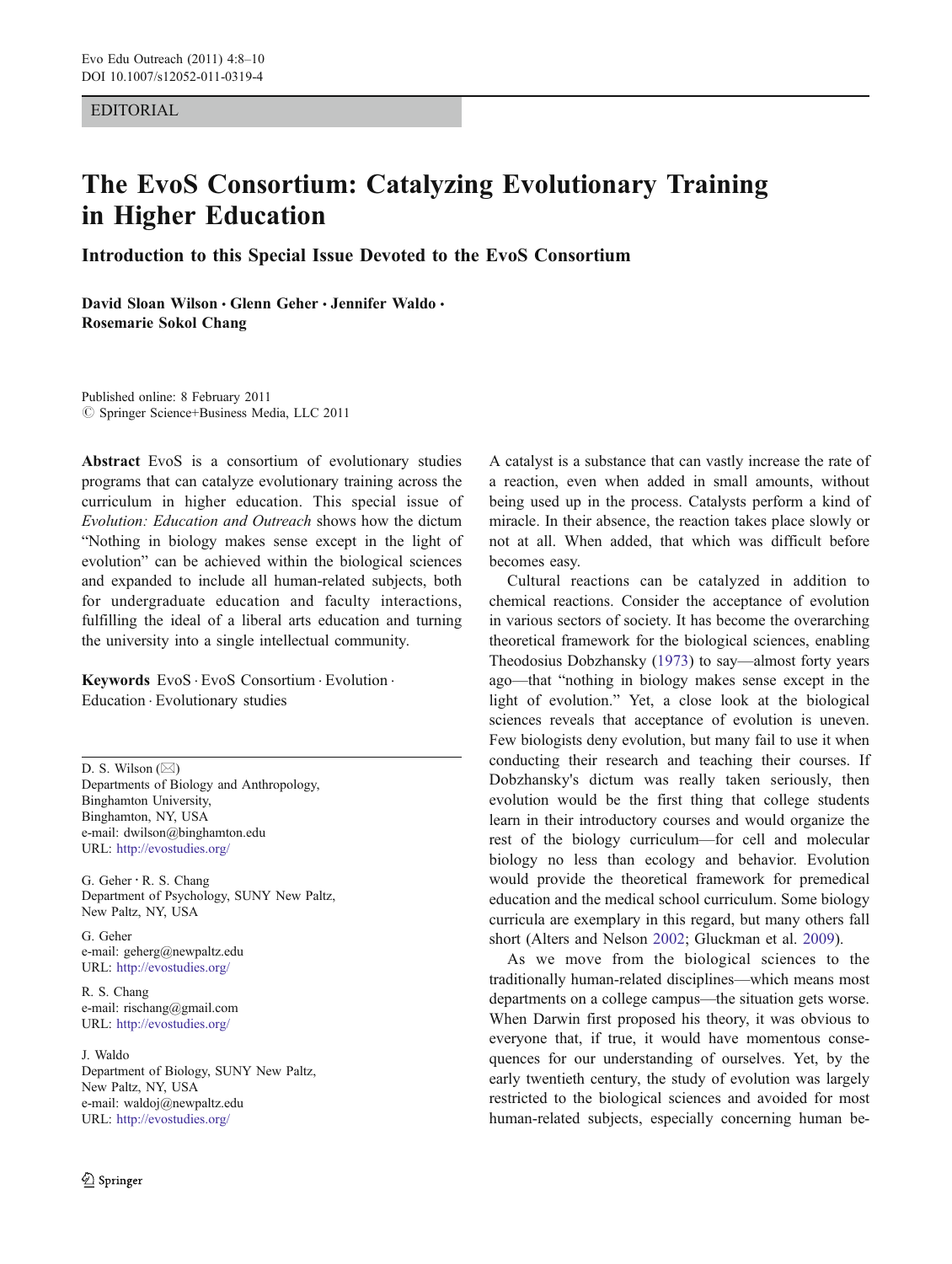havior and culture. A common formulation has been that evolution explains the rest of life, our physical bodies, and a few basic urges such as to eat and have sex, but has nothing to say about our rich behavioral and cultural diversity (Wilson [2005a\)](#page-2-0). It is important to understand the complex history of ideas that caused this formulation to arise, but the bottom line is that the average professor of psychology, sociology, cultural anthropology, history, economics, political science, or literature is unlikely to have received any evolutionary training during their own higher education and therefore unlikely to teach it to his or her students.

As we move from higher education to childhood education and acceptance of evolution by the general public, the situation gets still worse. America's denial of evolution is well known, but nearly everyone everywhere who "accepts" evolution fails to think about it in relation to what matters in their lives, either professionally or personally (Wilson [2007](#page-2-0)).

In short, the acceptance of evolution provides an outstanding example of a cultural reaction taking place slowly or not at all. If it is possible to catalyze a cultural reaction, similar to a chemical reaction, then we want to know about it. That which was difficult before would become easy. We're happy to report that there is such a catalyst and it is already working its magic. It is a consortium of evolutionary studies programs called EvoS, which is showcased in this special issue of Evolution: Education and Outreach (EEO).

## Ingredients of EvoS

Thanks largely to a grant from the National Science Foundation (Award no. 0817337), the EvoS Consortium has its own website [\(http://evostudies.org/](http://evostudies.org/)) and its own open-access journal ([http://evostudies.org/evos-journal/](http://evostudies.org/evos-journal/about-the-journal/) [about-the-journal/](http://evostudies.org/evos-journal/about-the-journal/)), providing the resources for any individual or organization to become involved. This special issue of EEO provides a glimpse of what it means to take Dobzhansky's dictum seriously across the entire college curriculum—including mainstream evolutionary biology (Halverson), premedical education (Waldo and Greagor), psychology (Geher, Crosier, Dillon, and Chang), family studies and human development (King and deBaca), childhood education (Gray), environmental studies and literature (Hart and Long), the mass media (Fisher, Kruger, and Garcia) nutrition and physical fitness (Platek, Geher, Heywood, Stapell, Porter, and Waters), general education pedagogy (O'Brien and Gallup; Price), and involving undergraduate students in the peer-review process (Chang).

The goals of the EvoS Consortium and *EEO* are one and the same, which makes this special issue a great moment for both entities. EvoS and *EEO* are both predicated on the

facts that (a) understanding evolution is crucial for understanding the nature of virtually all living phenomena and (b) improving evolution education should be a primary goal in thinking about how to shape educational systems writ large.

In this introduction to the special issue, we describe how the EvoS Consortium functions as a catalyst in a matter-offact sense. After all, it does seem magical—and therefore improbable—that such a recalcitrant problem as the acceptance of evolution could suddenly become much easier. Yet, the phenomenon of chemical catalysis tells us that there need be nothing magical about it, as long as we know what to do (see also Wilson [2005b;](#page-2-0) Wilson et al. [2009](#page-2-0); O'Brien and Wilson 2010).

The first ingredient of an EvoS program at any college or university is a group of faculty who are already employing the evolutionary perspective in their own research and teaching across disciplines. The expansion beyond the biological sciences is already in full swing as far as worldwide research and scholarship are concerned. Open virtually any issue of top journals such as Science (e.g., Bowles [2009](#page-2-0)), Nature (e.g., Currie et al. [2010\)](#page-2-0), or the Proceedings of the National Academy of Sciences (e.g., Goodman and Sterner [2010\)](#page-2-0), and you can read about it. What is already happening at the level of science and scholarship is not yet reflected across the curriculum, but it is reflected in the research and teaching of individual faculty. Those from biology departments are accustomed to interacting with each other, but not necessarily with evolution-minded faculty from other departments. Those from human-related disciplines often feel isolated within their own departments in addition to their field as a whole. Students in any given department are largely unaware of course offerings in other departments or how such courses might satisfy their degree requirements.

An EvoS program brings evolution-minded faculty together with respect to both research and teaching. In this respect, it functions very much like a chemical catalyst, which grabs onto the component parts of the molecule that it is assembling and holds them in the right configuration so that they can combine. Even without a single additional course being taught, students can be provided with a menu of courses that were invisible to them before and a framework for taking the courses that results in a certificate, a minor, or other formal acknowledgement of their training. Once faculty start interacting with each other, they incorporate more evolution into their existing courses, start new courses, and start collaborative research. The first EvoS program, which started at Binghamton University in 2003, has become so successful in this regard that it now functions both as an undergraduate curriculum program and as an incubator for generating externally funded crossdisciplinary research.